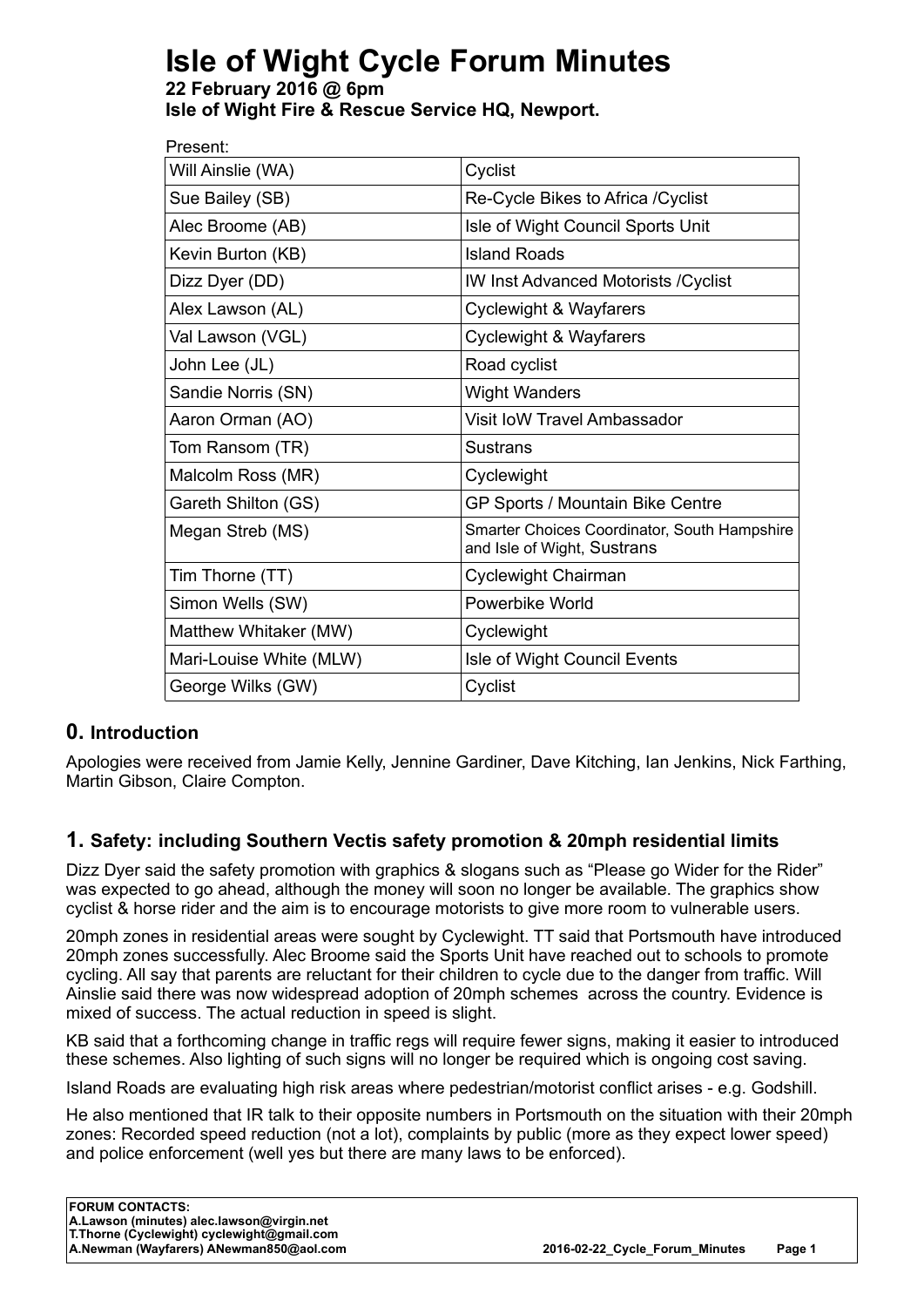WA said CycleWight should ascertain criteria for introduction.

KB said any local authority should consult Chief Constable (implies we need to contact police and the Council).

#### **2. Sustainable Transport current project updates: Aaron Orman re. Travel Ambassadors & Red Squirrel Electric Bikes.**

Aaron said Travel Ambassadors had been to the Outdoor Show along with Mari-Louise White, and next week would be at the Caravan Show at Birmingham, in order to encourage visitors to come the Island. Statistics from last summer showed an increase from 1% to 2% of those using bicycles as their main means of travel while on holiday, but not so good in September possibly due to bus use instead. There had been a positive feature in Cycling Weekly on the Island. He added that cycle training is on offer to businesses. This is part of the promotion program funded by the LSTF. Ongoing funding is hoped for from applications for Transition Funding.

TT said that Cyclewight had bid successfully for LSTF funds for the Round the Island Cycle Route map. He added that the Chalk Ridge Extreme route was enthusiastically reviewed by a visitor from New Zealand who hired a bike for 2 days.

WA asked if route waymarks had been provided? AB said this was contracted to be done. TT said he had seen the signs in several places.

AO described the scheme to hire electric bikes. The official launch is in March. There are 25 bikes now available based in Newport. Initial funding of £7000 has been received with more in April. There is also the Twizy, electric car hire scheme.

Hire outposts will be at Ryde Canoe Lake TIP, in Cowes and at Wight Cycle Hire. The long term plan is to lease bikes to bike shops and to businesses providing accommodation. It is hoped that the facility will be used by tourists in the summer and by locals in winter. The charging point network is in place with more than 20 locations. SW added that the network was commenced 4 or 5 years ago.

#### **3. Sustainable Transport future projects & funding: Megan Streb, Smarter Choices Coordinator Hampshire & Isle of Wight.**

Sustrans have worked with 47 out of the 49 schools to provide services including skills training. This covers 10000 students. They even had a "glow ride" at night time with everyone very well lit up. The next phase of funding is sought: the IWC is preparing proposals to be sent by 4 March deadline. As some infrastructure funding is included, these will fulfil a slightly different role from that of the LSTF. Sustrans help schools to find the best use of funds in their circumstances, e.g. do they need cycle shelters or other facility. They hope to employ 4 part-time officers as two full time equivalent posts.

The so-called Transition Fund of the DfT will become the "Access Fund", which targets access to skills and employment. This is for next year, 2017-18. It is to support a mix of towns and rural areas.

The current local authority applications will have a very fast response from DfT, with 80 authorities applications and replies by mid-April. This means that authorities need to be ready by the beginning of May. MS noted that DfT emphasise the role of the Local Enterprise Partnership including the Solent LEP.

TT commented that we really want capital projects not revenue.

AB noted the emphasis on education for employment skills. The IWC is hoping to benefit from the funds, and is a separate entity from Sustrans. He asked for ideas to be sent to him.

WA asked if the people currently being funded will be supported? MS said the government money will be spread widely with matched funding sought. There will be some capital allocation.

#### **4. Cycle Festival: Mari-Louise White**

IWC Events team have been been at the London Outdoor & Bike Show promoting the Walking & Cycling festivals on the Island. Funding for the Cycling Festival is not yet secured & they will know next month.

There is a workplace Cycling Challenge along with a Walking Challenge, which they arrange with support from Public Health. The aim is to get people to increase the mileage each day with the first week as baseline. The challenge runs for 6 weeks from March into April and 40 people have signed up already. See www.sunseaandcycling.com/ and Facebook & Twitter.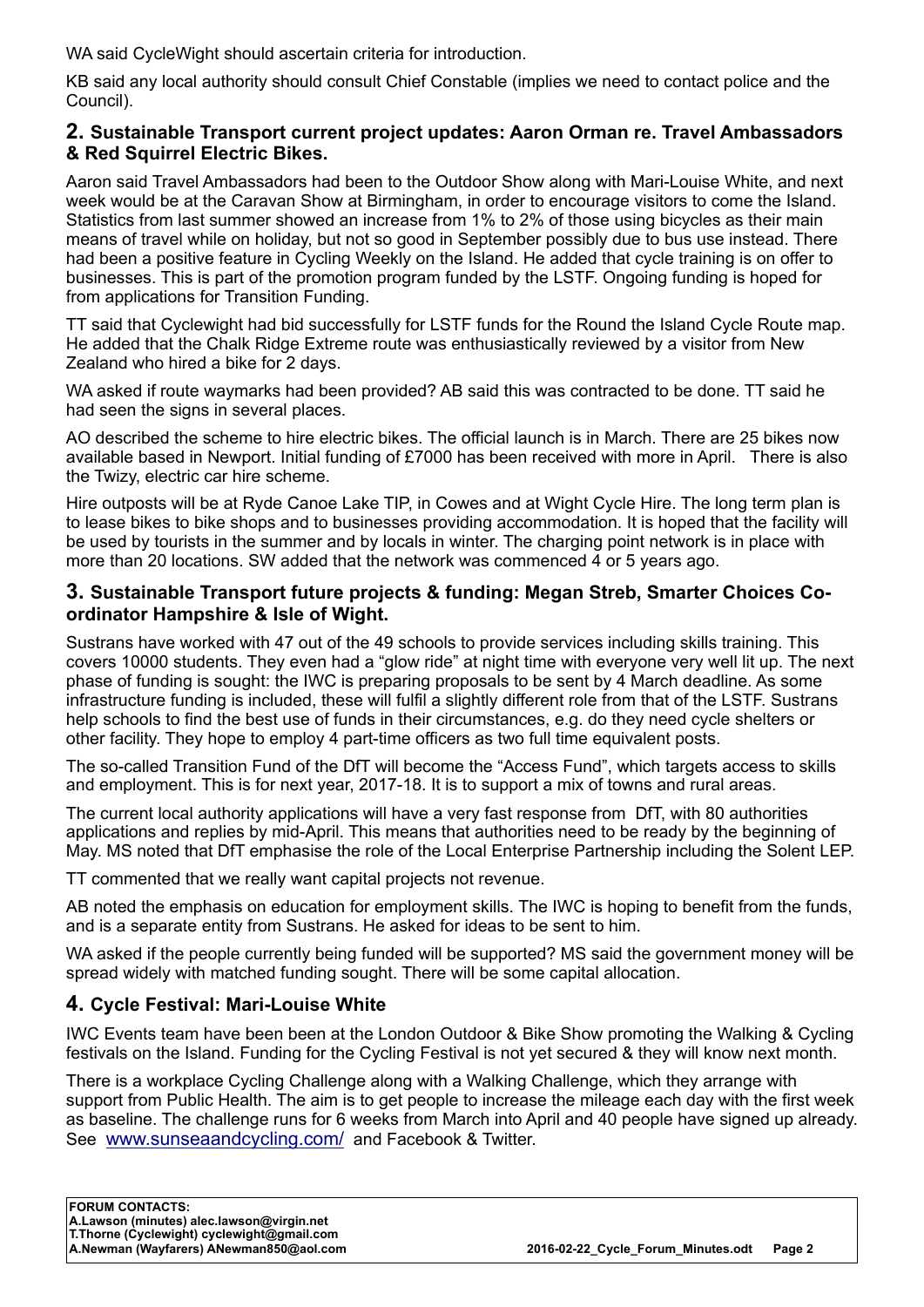#### **5. Cycle Track Access: Joint use paths & lanes, East Cowes, Whitewell-Niton Parish Council.**

TT said Cyclewight has prepared a list of inexpensive ways to improve cycling on the Island. This includes a suggested joint use paths at Quarr Hill, and advisory cycle lanes such as Whippingham Road.

Niton & Whitwell Parish Council plan to improve the Allotment Road to Ashknowle Lane bridleway, by laying an all-weather surface usable by walkers and cyclists. This is to be carried out in late spring or summer this year funded by external grants.

#### **6. Island Roads**

Kevin Burton said Island Roads has established the Isle of Wight Foundation, a charitable trust which will fund schemes to tackle social exclusion by supporting schemes which provide access to employment & build better communities. The company also grants 2 paid days per year to its employees so that they can be physically involved.

Island Roads maintain a Safety and Accessibility Register to track issues on the road network. Contact Antony Cooke to add to this.

Commencing on 29 February for 4 weeks the Wootton Bridge area will be resurfaced and marked as a joint car and cycle route, connecting with the Ashlake to Quarr cycle route. This work draws on LSTF capital.

Also work is commencing on improvements at Coppins Bridge, Fairlee Road and the Racecourse. AL asked if it was possible to provide a cycle route on the verge connecting the Island Harbour entrance road to the traffic islands at the summit of the hill. KB replied the verge was too narrow to do this easily, but the Pop festival company own this land so something may be possible.

WA asked if it was cheaper to identify cycle routes with paint on the ground rather than signage. KB said that road markings are relatively cheap but one cyclist symbol on the ground is expensive and may have to be renewed after 3 years. A sign may last for 15 years.

Sue Bailey asked if other new road schemes in the next year can be discussed with Cyclewight? KB said the programme is announced in November for the following year. He agreed to notify to Cyclewight for publishing on the website. This year is the peak of Island Roads programme: there are 130 km of new road between now and the end of summer compared to 105 km last year.

With reference to the list of cycle related issues raised at the last meeting,

- The trees roots between Langbridge and Alverstone: some of these are not their responsibility.
- Shide and Blackwater cycle track surface. As part of the contract it will be maintained to the standard it was when IR took it over. Only remedial action will be taken. No high quality surface will be applied.
- Hurstake Road, Newport renewal of surface. Is there a date? It is scheduled for this year. WA pointed out it was planned for last year. It is an important part of the Red Squirrel Trail.
- The surfaces of the bridge at Stag Lane and the board-walk at Horringford. Sorted drain holes now stop puddles and gritting is carried out at Stag Lane.
- The closure of the Shide to Blackwater track in the summer period. IR recognised this was a poor situation. The work carried out was by the Environment Agency. KB suggested from now IR will carry the work out themselves if needed and bill the EA.
- The state of Brocks Copse Road. This is due to be resurfaced but not this year. There was general agreement that this was disappointing as it is such a busy and dangerous piece of road.

KB said their system allocates improvements fairly across the island based on measurements carried out on skid resistance and other factors. They can perform work very quickly when they are able to work straight through.

JL asked if Island Roads can assess hazards for cyclists such as potholes. KB said they look for defects that would affect any road user, not specifically cyclists. However they have staff who cycle to work and